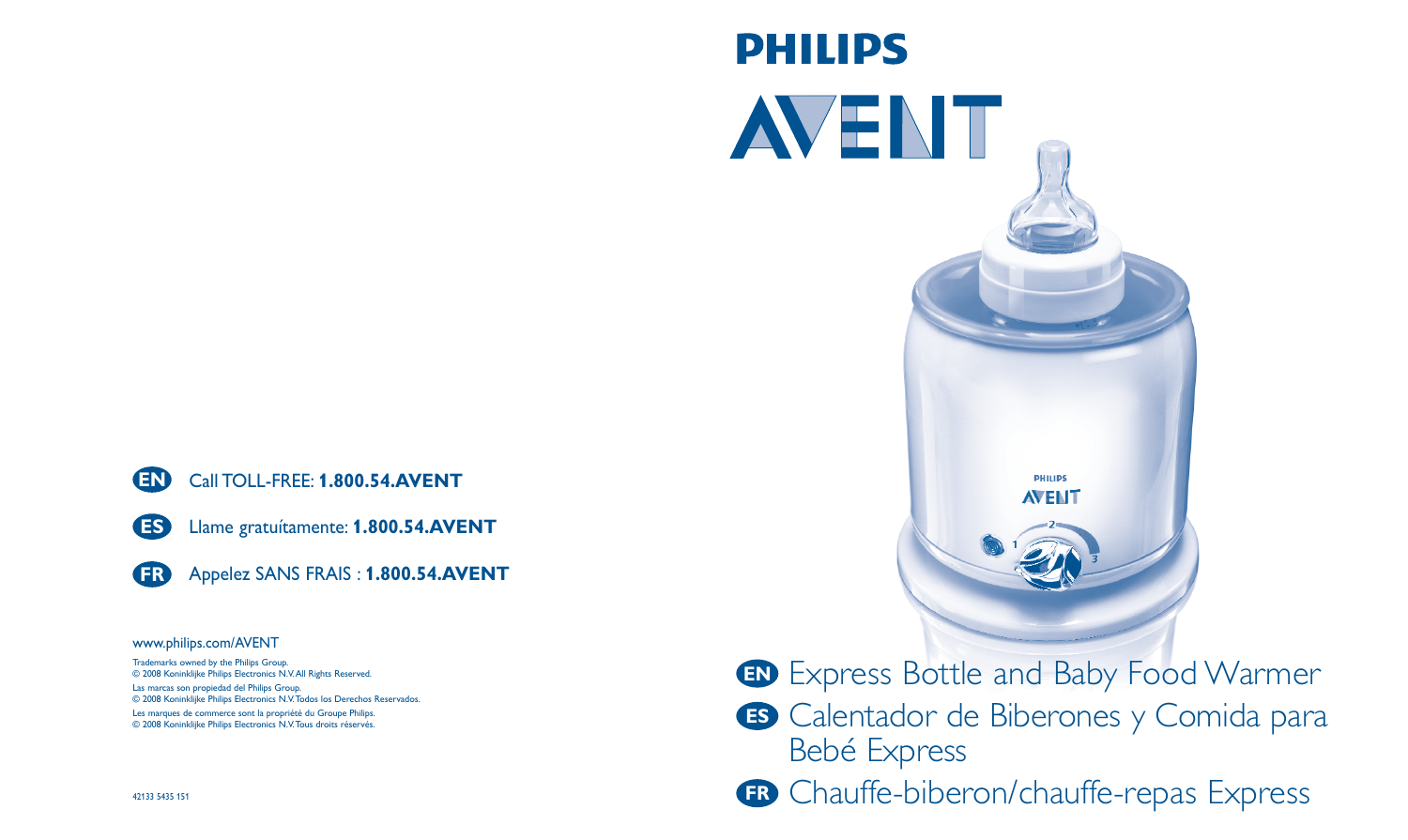

*d) Cadran e) Cuillère*

*c) Cuerpo del Calentador d) Control de Temperatura*

*e) Cuchara*

*d) Dial e) Weaning spoon* **Please read through these instructions carefully before using your Philips AVENT Express Bottle and Baby Food Warmer for the first time. Please retain for future reference. These instructions are also available on our website.** 

The Express Warmer allows you to warm all AVENT Feeding Bottles and Magic Cups, as well as baby food jars safely and quickly.

The speed at which the Express Warmer heats the milk or food will depend on the size of the bottle or container and the starting temperature of the milk or food (e.g. room temperature 70 °F or out of fridge 40 °F). The guide at the end of this section gives an indication of the time you can expect the warmer to take. **Always test the temperature of food before feeding to your baby.**

# **IMPORTANT SAFEGUARDS**

When using electrical appliances, basic safety precautions should always be followed including the following:

- 1. Read all instructions.
- Pre-heating of this unit is not necessary.
- 3. Do not touch hot surfaces. Use handles or knobs.
- 4. To protect against electrical shock do not immerse cord, plugs or appliance in water or other liquid.
- 5. Close supervision is necessary when any appliance is used by or near children.
- 6. Unplug from outlet when not in use and before cleaning. Allow to cool before putting on or taking off parts.
- 7. Do not operate any appliance with a damaged cord or plug or after the appliance malfunctions or has been damaged in any manner. For assistance call 1-800-54-AVENT (1-800-542-8368).
- 8. The use of accessory attachments not recommended by the appliance manufacturer may cause injuries.

3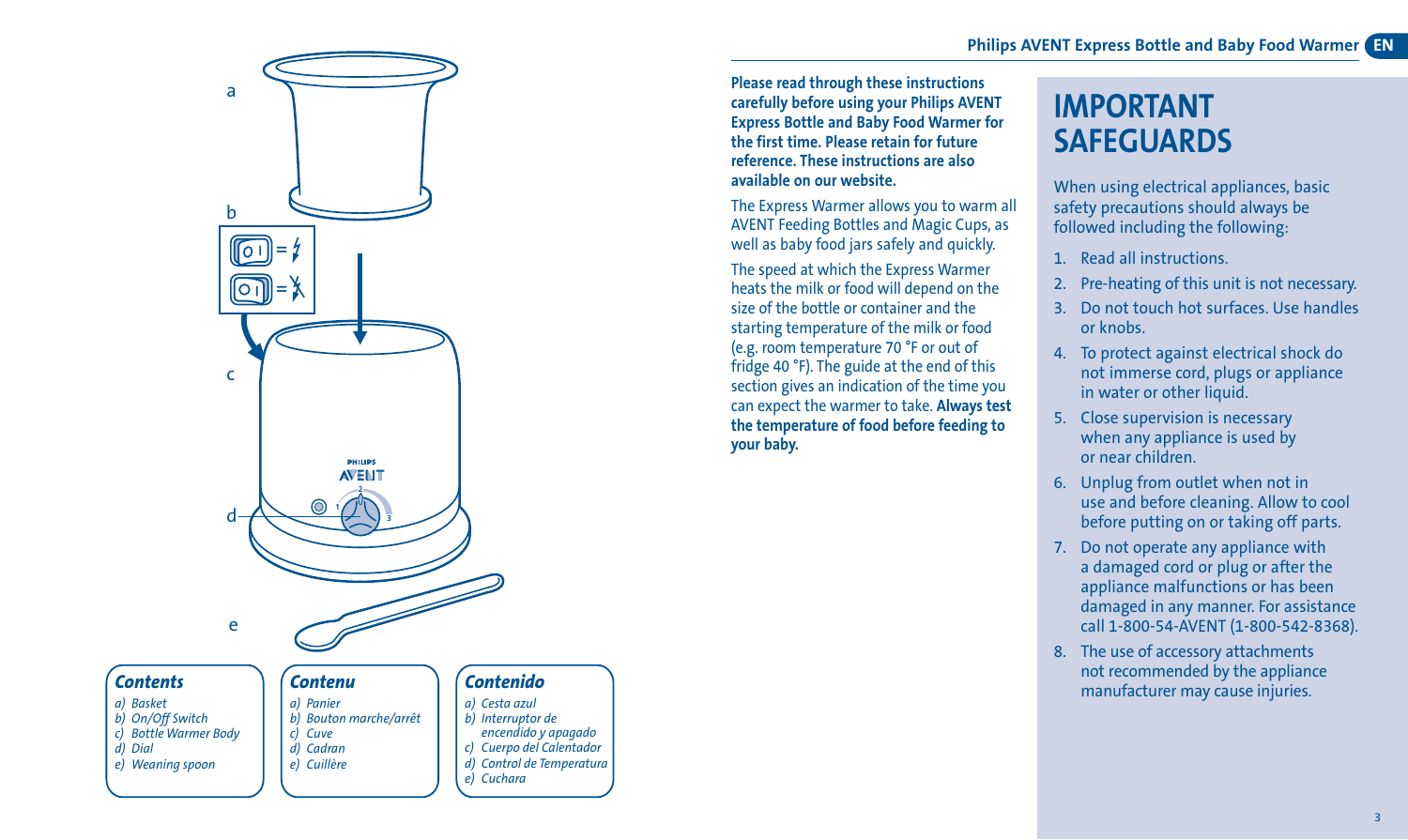#### **EN Philips AVENT Express Bottle and Baby Food Warmer EN Philips AVENT Express Bottle and Baby Food Warmer**

- 9. Do not use outdoors.
- 10 Do not let cord hang over edge of table or counter, or touch hot surfaces.
- 11. Do not place on or near a hot gas or electric burner, or in a heated oven.
- 12. Extreme caution must be used when moving an appliance containing hot oil or other hot liquids.
- 13. Do not use appliance for other than intended use.
- 14. When in use the warmer contains hot water.
- 15. Before plugging in the warmer for the first time, ensure the voltage is compatible with your electrical supply by checking the label on the base of the unit.
- 16. Always place bottle into warmer before adding water.
- 17. Ensure water has been added before switching the unit on.
- 18. When the food has reached the required temperature, remove immediately. If left in the warmer, the temperature of the food will continue to increase.
- 19. The Express Warmer is fitted with a non-rewireable molded plug. The mains supply cord of the appliance CANNOT be replaced. If the cord is damaged, the appliance should be discarded.
- 20. This product is manufactured to comply with the Radio Interference Requirements and the EEC Directive 89⁄336⁄EEC.
- 21. A short power cord has been provided to prevent the risk of it becoming entangled or being tripped over.
- 22. Extension cords may be used if care is exercised in their use.
- 23. If an extension cord is used, its electrical rating must be as great as the rating of the appliance and not draped over the edge of the table top where it could be pulled by children or tripped over. The extension cord should be a grounded type 3 wire cord.
- 24. Failure to follow de-scaling instructions may cause irreparable damage.
- 25. There are no serviceable parts inside the Express Warmer. Do not attempt to open, service or repair the Express Warmer yourself. For assistance call 1-800-54-AVENT (1-800-542-8368).

## **SAVE THESE INSTRUCTIONS**

### **Instructions for use**

#### **For AVENT Airflex Natural Feeding Bottles**

- 1. Ensure basket is in place inside the warmer.
- 2. Place the assembled, filled bottle in the warmer with the dome cap removed.
- 3. For 4oz ⁄ 125ml bottles, fill the warmer with water to just above the level of milk in the bottle.
- 4. For larger bottles, fill the warmer to 15mm (1⁄2 inch) below the rim of the warmer.
- 5. Never let the water level rise above the neck of the bottle or spill over the edge of the warmer.
- 6. Plug the unit into an electrical outlet and click the switch to the ON position (I), the neon light will illuminate. Turn the dial to setting 3.
- 7. When the bottle has been in the warmer for the appropriate time (See guide), the light will flash on and off intermittently to indicate that the water surrounding the bottle is being kept at a constant temperature.
- 8. **Remove immediately.** Replace the dome cap. Shake the bottle and test the temperature of the liquid by sprinkling a few drops onto the back of your hand. Please ensure the lid of the container is tightly secured prior to shaking.
- 9. If the food is not ready, replace the bottle in the warmer. TAKE CARE NOT TO OVERHEAT. The water surrounding the bottle will be kept at a constant temperature but the temperature of the food will continue to increase. If the food is too hot, allow to cool. Always test temperature before feeding.
- 10. Once the bottle has reached the correct temperature and has been removed from the unit, switch off warmer (O) and unplug from the electrical outlet.

Note: The basket can be removed when heating the AVENT Magic Cup and other makes of bottles.

#### **For the AVENT Tempo Natural Feeding Nurser**

- 1. Ensure basket is in place inside the warmer.
- 2. Place the assembled, filled Tempo Nurser in the warmer with the dome cap removed.
- 3. Fill the warmer with water to the level of milk in the bottle liner.
- 4. Plug the unit into an electrical outlet and click the switch to the ON position (I). The neon light will illuminate. Turn the dial to setting 2 and continue as 7–10 above.

Note: When using Tempo liners please ensure that you choose the correct settings as using a higher selection may cause liners to burst.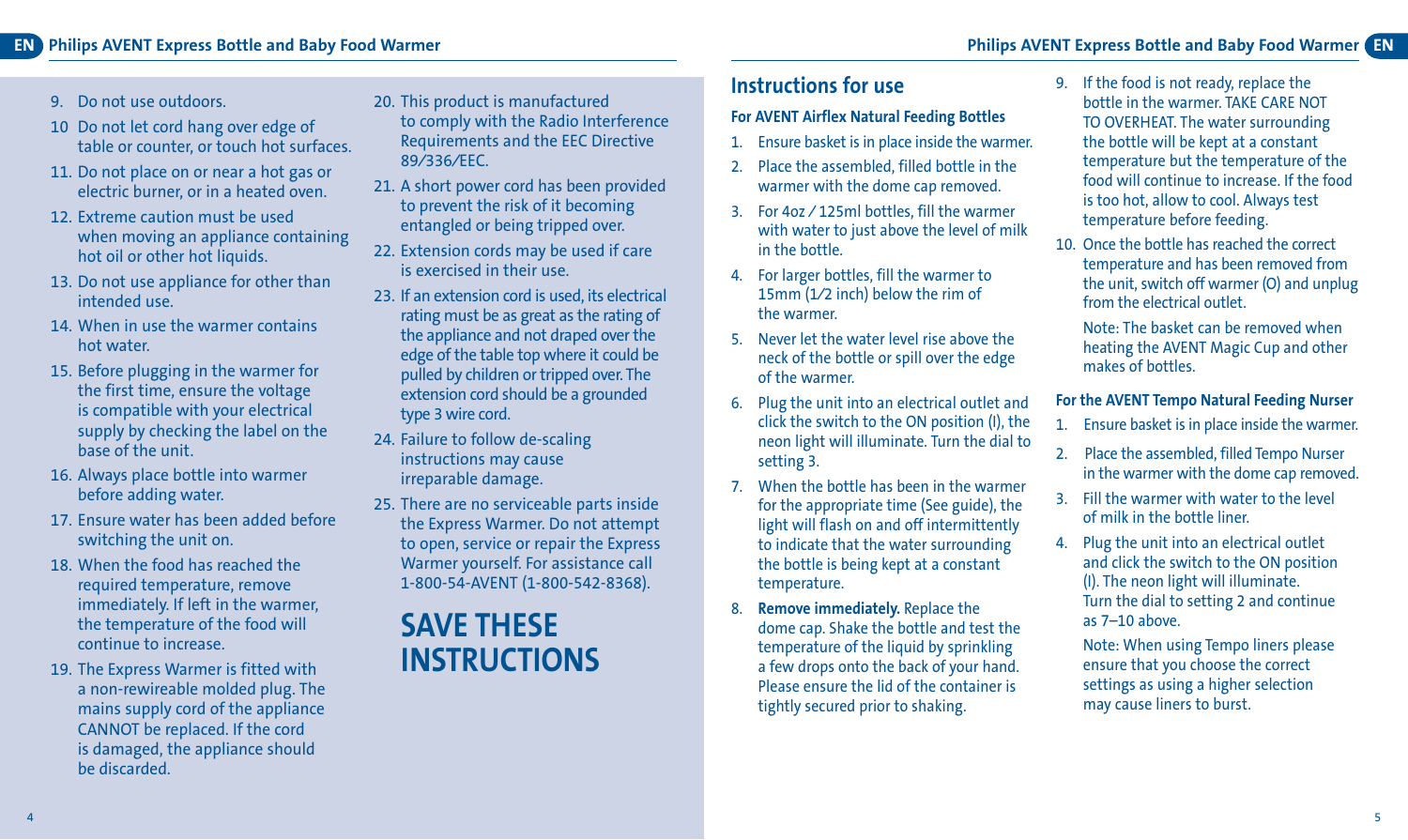#### **ENPhilips AVENT Express Bottle and Baby Food Warmer**

#### **For baby food jars**

- 1. Ensure basket is in place inside the warmer.
- 2. Remove the lid and place jar in the warmer.
- 3. Fill the warmer with water to 15mm (1⁄2 inch) below the top of the jar.
- 4. Plug the unit into an electrical outlet and click the switch to the ON position (I) Turn the dial to setting 3.
- 5. The warmer will work in the same way as for feeding bottles. Take care when removing the jar as it, and the water surrounding it, will be hot. Stir the food and test it on a spoon yourself to ensure it is not too hot for your baby. TAKE CARE NOT TO OVERHEAT.
- 6. If the food is not ready, replace the jar in the warmer. The water surrounding the jar will be kept at a constant temperature but the temperature of the food will continue to increase. TAKE CARE NOT TO OVERHEAT. If the food is too hot allow to cool. Always test temperature before feeding.
- 7. Once the food has reached the correct temperature and has been removed from the unit, switch off (O) and unplug from the electrical outlet.

Note: For small jars you can place a screw ring from an AVENT Bottle below the jar before adding the water so that you can remove the container more easily.

#### **Care of your Express Bottle and Baby Food Warmer**

Switch off (O), unplug and allow to cool before cleaning. Remove basket and wipe inside and outside with a damp cloth only. DO NOT USE AN ABRASIVE CLEANER. In order to reduce limescale build up, you can use pre-boiled or distilled water in your warmer.

#### **De-scaling**

You should de-scale your Express Warmer every four weeks to ensure it continues to work 100 % effectively.

Pour 2oz ⁄ 50ml of vinegar (white) mixed with 4oz ⁄ 100ml of cold water into the warmer (with basket in place). Allow to stand in the unit until any limescale has dissolved. Empty the unit and rinse thoroughly. Under no circumstances should anything other than vinegar or citric acid be used as it may cause irreparable damage.

#### **Key to product label**



#### **Philips AVENT is here to help** Call TOLL-FREE at: **1.800.54.AVENT www.philips.com/AVENT**

In US manufactured for Philips Consumer Lifestyle, a division of Philips Electronics North America Corporation. 1600 Summer Street, 5 Fl., Stamford, CT 06905-5125

In Canada imported for Philips Electronics Ltd, 281 Hillmount Road, Markham, ON L6C2S3

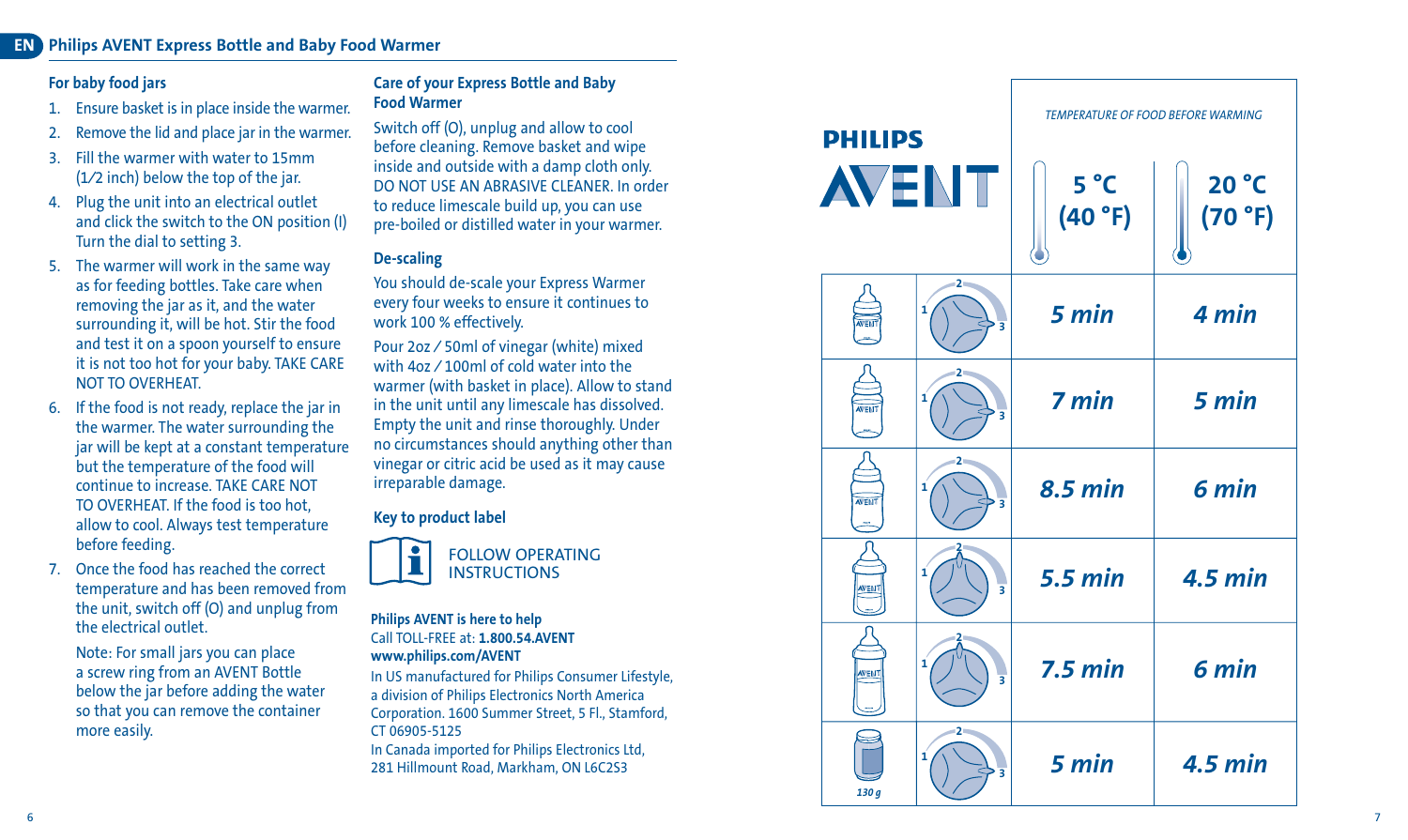**Por favor, lea cuidadosamente las instrucciones antes de usar el Calentador de Biberones y Comida Philips AVENT EXPRESS por primera vez. Mantenga estas instrucciones para futuras consultas. Estas instrucciones también están disponibles en nuestra página de Internet.**

El Calentador de Biberones y Comida AVENT EXPRESS le permite calentar todos los Biberones para Alimentación AVENT y Vasitos Magic, así como tarros de comida para bebé de una manera rápida y segura. La velocidad a la que el calentador Express calienta la leche o la comida dependerá del tamaño del biberón o recipiente y de la temperatura inicial de la leche o comida (por ejemplo: temperatura ambiente 20 ºC, o recién salido del refrigerador, 5 ºC ). La guía al fin de este instructivo le dará indicaciones del tiempo que tardará el calentador en calentar la comida. **Compruebe siempre la temperatura de la comida antes de alimentar a su bebé.**

## **NOTAS DE SEGURIDAD IMPORTANTES**

Cuando utilice aparatos eléctricos, se deben tomar algunas precauciones de seguridad básicas, incluyendo las siguientes:

- 1. Lea todas las instrucciones.
- 2. No es necesario precalentar esta unidad.
- 3. No toque superficies calientes. Utilice las asas o los tiradores.
- 4. Para protegerse contra una descarga eléctrica, no sumerja los cables, enchufes o el aparato en agua o cualquier otro líquido.
- 5. Se necesita supervisión muy cercana cuando el aparato es utilizado por o cerca de niños.
- 6. Desenchufe el aparato cuando no esté en uso y antes de limpiarlo. Permita que se enfríe antes de poner o quitar piezas del aparato.
- 7. No opere ningún aparato con un cable o enchufe dañado o después de que el aparato haya fallado o haya sido dañado en cualquier manera. Para solicitar asistencia llame 1-800-54-AVENT (1-800-542-8368).
- 8. El uso de accesorios no recomendados por el fabricante del aparato puede causar lesiones.
- 9. No lo utilice al aire libre.
- 10. No permita que el cable quede colgando en la orilla de una mesa o cubierta, o que toque superficies calientes.
- 11. No lo coloque sobre o cerca de una hornilla de gas o eléctrica, o en un horno caliente.
- 12. Debe usar extrema precaución cuando mueva un aparato que contenga aceite u otros líquidos calientes.
- 13. No utilice el aparato para otra cosa que no sea el uso para el que fue hecho.
- 14. Cuando se encuentra en uso, el Calentador contiene agua caliente.
- 15. Antes de enchufar el Calentador por primera vez, revise la etiqueta en la base de la unidad para cerciorarse de que el voltaje es compatible con la fuente de electricidad.
- 16. Siempre coloque el biberón en el Calentador antes de agregar el agua.
- 17. Asegúrese de agregar el agua antes de encender el Calentador.
- 18. Cuando la comida haya alcanzado la temperatura deseada, remuévala inmediatamente. Si la deja en el Calentador, la temperatura de la comida continuará aumentando.
- 19. El Calentador de Biberones y Comida AVENT EXPRESS está provisto de un enchufe amoldado que no puede ser reemplazado. Si el cable se daña, el aparato debe ser desechado.
- 20. Este producto está fabricado en cumplimiento con los Requerimientos de Interferencia de Radio (Radio Interference Requirements) y la Directiva EEC 89/336/EEC.
- 21. Se provee un cable de electricidad corto para prevenir el peligro de que se enrede o que cause tropiezos.
- 22. Se pueden utilizar extensiones, siempre que lo haga con cuidado.
- 23. Si utiliza una extensión, la resistencia eléctrica debe ser igual a la del aparato y no debe dejarse colgando en el borde de una mesa, donde la pueden jalar los niños o tropezarse con ella. El cable debe ser de 3 polos, que incluya el polo de tierra.
- 24. El no seguir las instrucciones para quitarle el sarro podrían causar daño irreparable.
- 25. No hay partes que se puede revisar dentro del Esterilizador Express. No intente abrir, revisar o reparar el Esterilizador Express usted mismo/a. Para solicitar asistencia llame 1-800-54-AVENT (1-800-542-8368)

## **CONSERVE ESTAS INSTRUCCIONES**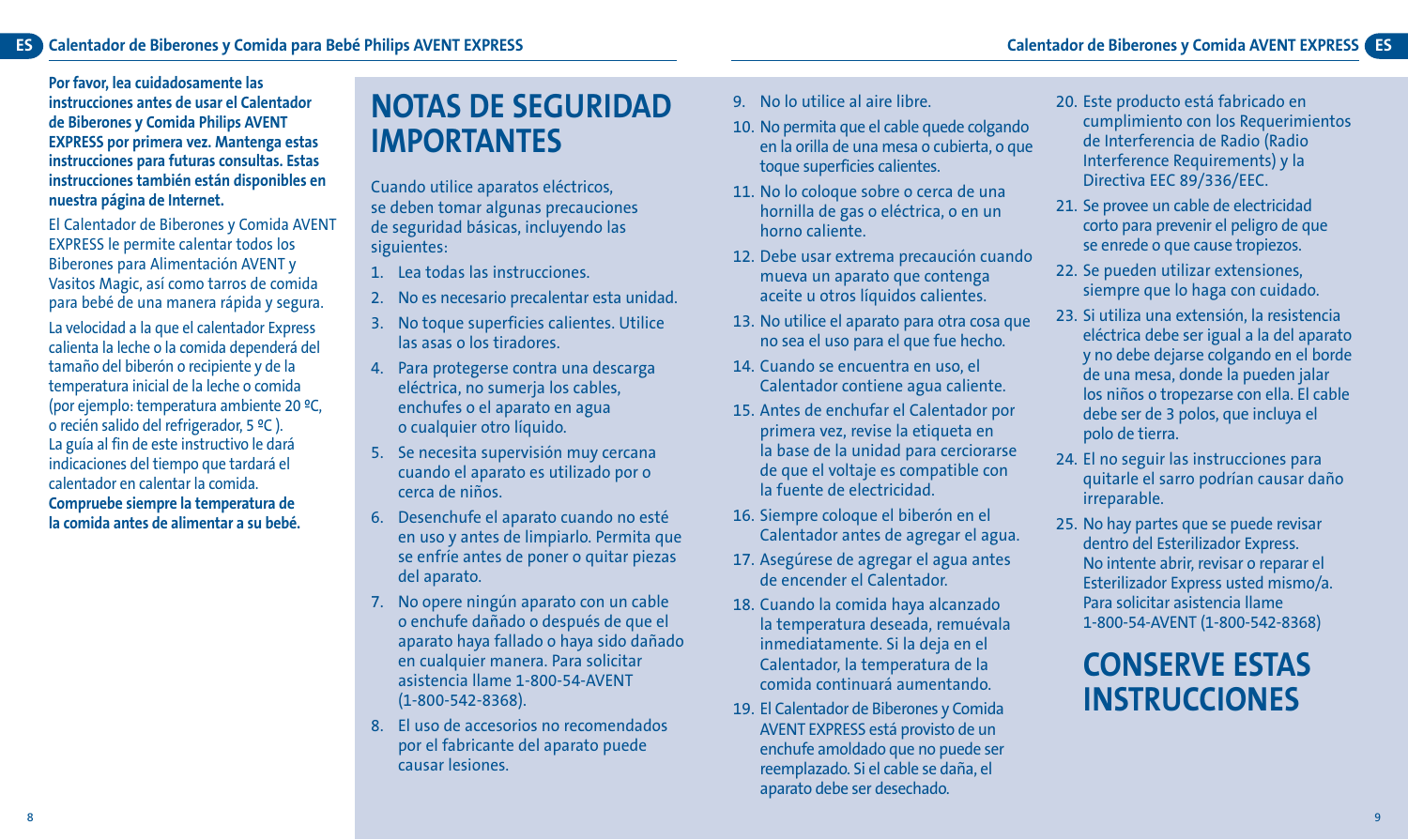### **Instrucciones de uso**

#### **Para Biberones de Alimentación Natural AVENT Airflex**

- 1. Asegúrese de que la cesta azul esté dentro del calentador.
- 2. Coloque los biberones ya ensamblados y llenos, sin la tapa, dentro del calentador.
- 3. Para biberones de 4oz ⁄ 125ml, llenar el calentador con agua justo por encima del nivel de la leche.
- 4. Para biberones más grandes, llene el calentador hasta 15mm por debajo del borde del calentador.
- 5. Nunca deje que el nivel del agua sobrepase el cuello del biberón o que el agua se derrame sobre el borde del calentador.
- 6. Enchufe el calentador y oprima el interruptor a la posición de encendido (I). La luz se encenderá para indicar que el calentador está en funcionamiento. Mueva el control de temperatura a la posición 3.
- 7. Cuando el biberón haya estado el tiempo necesario en el calentador (vea la guía), la luz parpadeará para indicar que el agua alrededor del biberón ha llegado a la temperatura constante e ideal.
- 8. **Saque inmediatamente.** Coloque nuevamente la tapa de cúpula. Agite el biberón y revise la temperatura del líquido salpicando unas pocas gotas en el dorso de la mano. Por favor asegure que la tapa del contenedor esté bien apretada antes de agitar.
- 9. Si la alimentación no está lista, vuelva a colocar el biberón en el calentador. TENGA CUIDADO DE NO SOBRECALENTAR EL BIBERÓN. La temperatura del agua del calentador

se mantendrá constante, pero la temperatura de la comida continuará en aumento. Si la alimentación está demasiado caliente, enfríela. Siempre debe probar la temperatura de la alimentación antes de alimentar a su bebé.

10. Una vez que el biberón haya alcanzado la temperatura correcta y haya sido retirado, apague el calentador presionando el botón a la posición (O) y desenchúfelo. Nota: La cesta se puede quitar cuando quiera calentar el Vasito Magic o biberones de otras marcas.

#### **Para el Biberón Desechable de Alimentación Natural AVENT Tempo**

- 1. Asegúrese de que la cesta azul esté dentro del calentador.
- 2. Introduzca la bolsa desechable llena, ensamblada en el biberón para bolsas desechables, sin la tapa.
- 3. Llene el calentador con agua hasta el nivel de la leche.
- 4. Enchufe el calentador y oprima el interruptor a la posición de encendido (I). La luz se encenderá para indicar que el calentador está en funcionamiento. Mueva el control de temperatura a la posición 2. Continúe con los puntos 7 a 10 de las instrucciones anteriores.

Note: Al calentar bolsas Tempo favor de asegurar que haya elegido las posiciones correctas como el usar una posición demásiado alta podría causar que las bolsas se revienten.

El calentador de biberones también puede ser usado para calentar leche materna en el Sistema de Bolsa Desechable AVENT.

#### **Para tarros/latas de comida**

- 1. Asegúrese de que la cesta azul está dentro del calentador.
- 2. Quite la tapa y ponga el frasquito o lata en el calentador.
- 3. Llene el calentador con agua hasta 15mm por debajo de la parte superior del tarrito.
- 4. Enchufe el calentador y oprima el interruptor a la posición de encendido (I). Mueva el control de temperatura a la posición 3.
- 5. El calentador funcionará de la misma manera que para los biberones. Tenga cuidado cuando retire el frasquito o lata ya que el agua y el contenedor estarán calientes. Revuelva la comida y pruebe con una cuchara para asegurarse de que no está demasiado caliente para el bebé. TENGA CUIDADO DE NO CALENTAR EN EXCESO.
- 6. Si la comida no está lista, vuelva a colocarla en el calentador. El agua dentro del calentador se mantendrá a una temperatura constante pero la temperatura del frasquito continuará subiendo. TENGA CUIDADO DE NO CALENTAR EN EXCESO. Si la comida está muy caliente, enfríela. Pruebe siempre la temperatura de la comida antes de alimentar a su bebé.
- 7. Una vez que la comida haya alcanzado la temperatura correcta y la haya retirado, apague el calentador y desenchúfelo. Nota: Para tarros o latas pequeños, puede colocar la rosca de un biberón dentro del calentador y después colocar el frasquito o lata y añadir el agua. De esta manera le será más fácil sacarlo cuando la comida esté caliente.

#### **Cuidado de su Calentador de Biberones y Comida Para Bebé Express**

Apague, desenchufe y deje que el calentador se enfríe antes de limpiarlo. Quite la cesta y limpie el interior y el exterior con un paño húmedo solamente. NO USE DETERGENTES ABRASIVOS. Para reducir los depósitos de calcio, puede utilizar agua destilada o hervida previamente, en su calentador.

#### **Para Limpiar Depósitos de Calcio o Sarro**

Debería limpiar los depósitos de calcio y sarro del Calentador de Biberones y Comida AVENT EXPRESS cada 4 semanas para asegurarse de que funciona al 100%.

Echele 2oz ⁄ 50ml de vinagre (blanco) mezclado con 4oz ⁄ 100ml de agua fría al calentador (con la cesta ya puesta). Deje que quede dentro de la unidad hasta que cualquier sarro haya disuelto. Vacíe la unidad y enjuague completamente. Bajo ninguna circunstancia se debe usar ninguna sustancia aparte de vinagre o ácido cítrico ya que esto podría causar daño irreparable.

#### **Clave para etiqueta del producto**



# SIGA LAS INSTRUCCIONES

#### **Philips AVENT está aquí para ayudarle** LÍNEA GRATUITA: **1.800.54.AVENT www.philips.com/AVENT**

En EE.UU. fabricado para Philips Consumer Lifestyle, una división de Philips Electronics North America Corporation. 1600 Summer Street, 5 Fl., Stamford, CT 06905-5125

En Canadá importado para Philips Electronics Ltd, 281 Hillmount Road, Markham, ON L6C2S3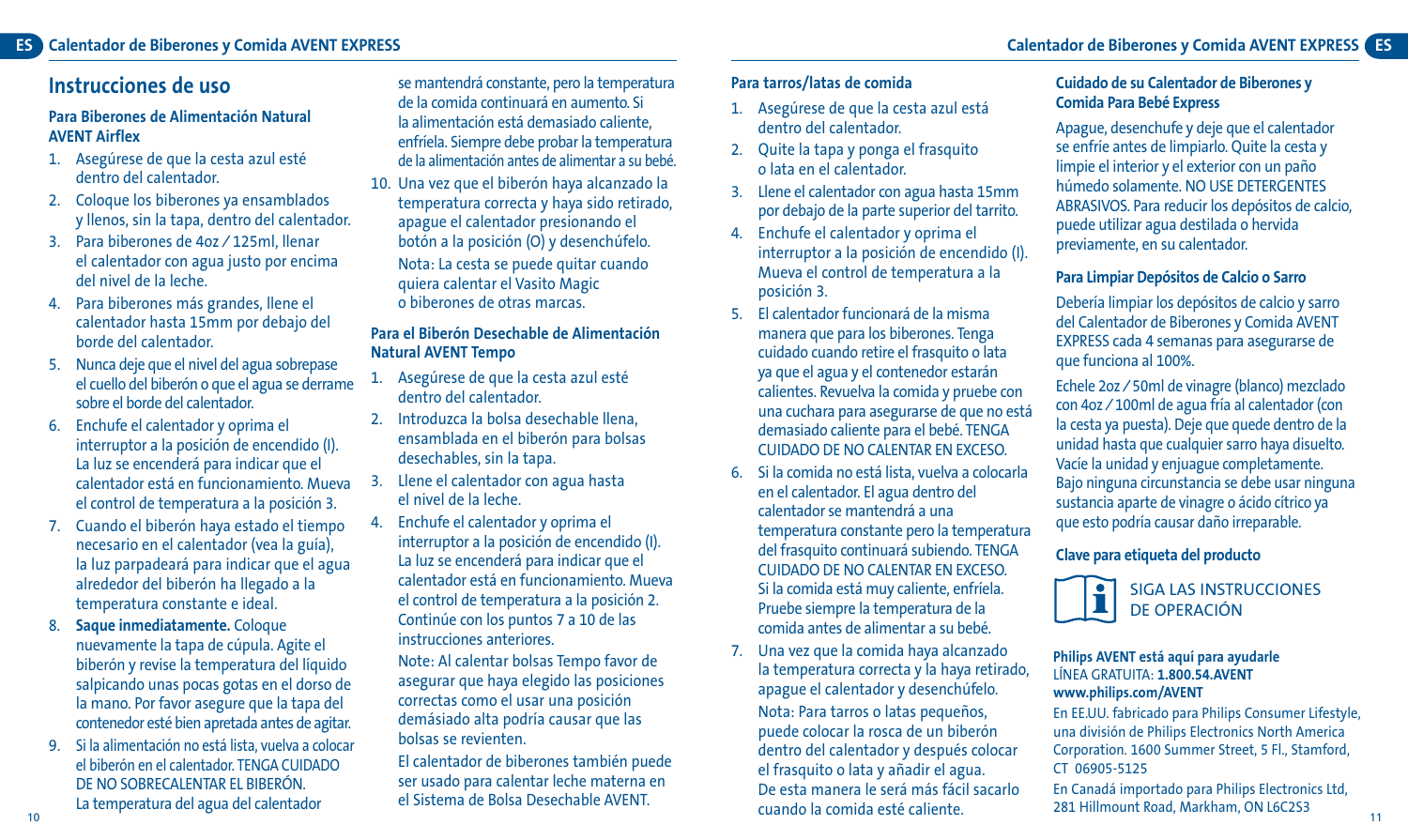

**Prenez le temps de lire attentivement ce mode d'emploi avant de vous servir de votre nouveau chauffe-biberon/chauffe-repas Philips AVENT Express pour la première fois. Conservez ces directives pour consultation ultérieure. Elles sont également disponibles sur notre site Internet.**

Le chauffe-biberon/chauffe-repas Philips AVENT Express vous permet de réchauffer rapidement et, en toute sécurité, tous les biberons AVENT et les tasses AVENT Magic, ainsi que les petits pots pour bébé. La taille du biberon ou du récipient et la température de départ du lait ou des solides déterminent la rapidité avec laquelle le chauffe-biberon Express atteint la température souhaitée. (p. e. : La température ambiante est à 20 degrés, sortant du réfrigérateur à 5 degrés.) Le tableau ci-joint donne une idée du minutage à surveiller. **Vérifiez toujours la température des aliments avant de donner le biberon.**

# **IMPORTANTES MISES EN GARDE**

Avant d'utiliser un appareil électrique, il est important de respecter certaines règles de sécurité fondamentales, notamment les suivantes :

- 1. Lisez attentivement les directives.
- 2. Il n'est pas nécessaire de préchauffer l'appareil.
- 3. Ne touchez pas les surfaces chaudes. Utilisez une poignée ou un gant de cuisine.
- 4. Afin de prévenir tout risque de décharge électrique, ne plongez pas le cordon, la fiche ou l'appareil dans l'eau ou dans tout autre liquide.
- 5. Exercez une surveillance attentive lorsque cet appareil est utilisé par des enfants ou à proximité de ceux-ci.
- 6. Débranchez l'appareil de la prise murale lorsque vous ne vous en servez pas ou pour le nettoyer. Attendez que l'appareil refroidisse avant de démonter les pièces.
- 7. N'utilisez pas l'appareil si le cordon ou la fiche sont abîmés et cessez de l'utiliser s'il ne fonctionne pas bien ou s'il est endommagé. Pour obtenir de l'aide, appelez le 1-800-54-AVENT (1-800-542-8368).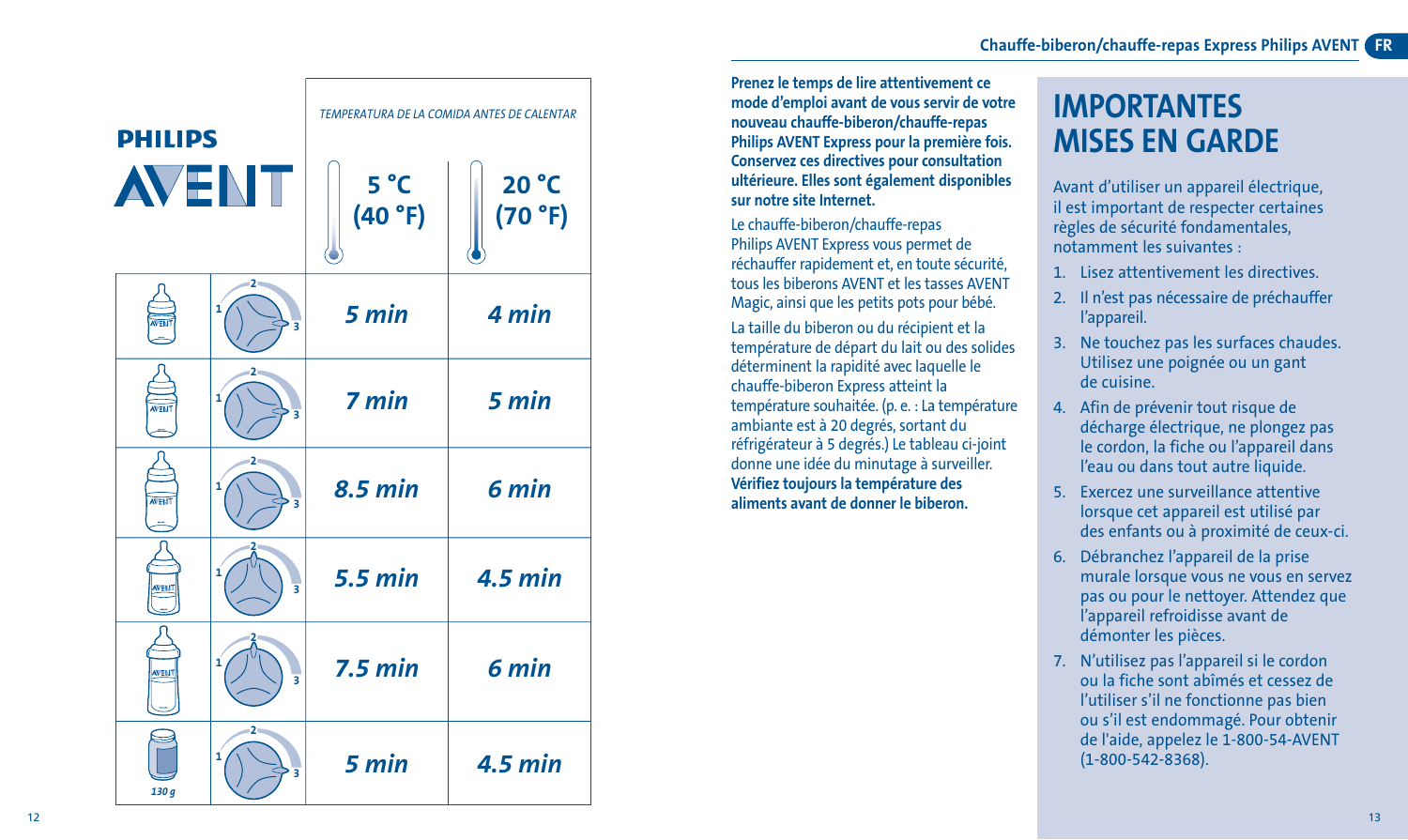#### **FR FR Chauffe-biberon/chauffe-repas Express Philips AVENT Chauffe-biberon/chauffe-repas Express Philips AVENT**

- 8. L'utilisation d'accessoires non approuvés par le fabricant entraîne le risque de blessures.
- 9. N'utilisez pas l'appareil à l'extérieur.
- 10. Ne laissez pas le cordon pendre d'une table ou d'un comptoir, ni toucher des surfaces chaudes.
- 11. Ne placez pas l'appareil près ou sur les plaques chauffantes d'une cuisinière ou dans un four allumé.
- 12. Soyez très vigilant lorsque vous transportez un contenant d'huile chaude ou d'autres liquides chauds.
- 13. N'utilisez l'appareil que pour les fins auxquelles il a été conçu.
- 14. Lorsqu'en marche, le chauffe-biberon contient de l'eau chaude.
- 15. Avant de brancher le chauffe-biberon pour la première fois, assurez-vous que le voltage est compatible avec votre source d'alimentation en vérifiant l'étiquette sur la base de l'appareil.
- 16. Placez toujours le biberon dans le chauffe-biberon avant d'ajouter l'eau.
- 17. Assurez-vous que l'eau a été ajoutée avant de mettre l'interrupteur en position marche.
- 18. Lorsque les aliments ont atteint la température désirée, retirez-les immédiatement du chauffe-biberon, sinon ils deviendront trop chauds.
- 19. Le chauffe-biberon Express est doté d'une fiche moulée. Si le cordon de

l'appareil est abîmé, il ne PEUT ÊTRE REMPLACÉ, donc l'appareil ne peut plus servir.

- 20. Cet appareil est fabriqué conformément aux régulations d'interférences électromagnétiques et aux Directives Européennes 89⁄336⁄EEC.
- 21. Le cordon d'alimentation est court pour éviter qu'il ne s'emmêle ou qu'il ne fasse trébucher.
- 22. Lorsqu'on utilise un cordon de rallonge, il faut s'assurer qu'il n'est pas encombrant.
- 23. En cas d'utilisation de rallonge, la tension doit être la même que celle de l'appareil. Il faut éviter que la rallonge ne pende de la table – un enfant pourrait tirer dessus ou trébucher. La rallonge électrique doit être un fil triphasé de type mise à la terre.
- 24. Ne pas suivre les consignes pour le détartrage peut causer des dommages irréversibles.
- 25. Aucune pièce interne du chauffebiberon Express ne peut être réparée par l'utilisateur. N'essayez pas d'ouvrir l'appareil pour en faire l'entretien ou pour tenter de le réparer vous-même. Pour obtenir de l'aide, appelez le 1-800-54-AVENT (1-800-542-8368).

## **CONSERVEZ CES DIRECTIVES**

## **Mode d'emploi**

#### **Pour les biberons naturels AVENT Airflex**

- 1. Assurez-vous que le panier se trouve bien à l'intérieur du chauffe-biberon.
- 2. Placez d'abord le biberon préparé dans le chauffe-biberon, sans son capuchon.
- 3. Pour les biberons de 125ml : ajoutez de l'eau dans le chauffe-biberon jusqu'à ce qu'elle atteigne le niveau du lait dans le biberon.
- 4. Pour les biberons plus grands, remplissez le chauffe-biberon jusqu'à 1,5 cm du bord.
- 5. Ne laissez pas l'eau dépasser le goulot du biberon ni déborder du chauffe-biberon.
- 6. Branchez l'appareil dans la prise murale et placez l'interrupteur en position Marche (I), le témoin lumineux s'allumera. Réglez le cadran à 3.
- 7. Quand le biberon aura passé le temps requis dans l'appareil (voir tableau), le témoin s'allumera et s'éteindra par intermittence pour indiquer que la température de l'eau entourant le biberon est constamment maintenue.
- 8. **Retirez immédiatement.** Remettez le couvercle. Secouez le biberon et vérifiez la température du liquide en versant quelques gouttes sur votre poignet. Assurez-vous que le couvercle est bien fermé avant de secouer.
- 9. Si le biberon n'est pas assez chaud, replacez-le dans le chauffe-biberon. ATTENTION DE NE PAS TROP FAIRE CHAUFFER VOS BIBERONS. La température de l'eau demeure constante, mais celle

du biberon augmente continuellement. Si le biberon est rop chaud, laissez-le refroidir. Vérifiez toujours la température du biberon avant de le donner.

- 10. Quand le biberon est prêt et hors de l'appareil, éteignez (O) et débranchez la prise de courant.
	- N.B. Le panier se retire quand vous voulez réchauffer la tasse AVENT Magic ou d'autres marques de biberons.

#### **Pour le biberon naturel AVENT Tempo**

- 1. Assurez-vous que le panier se trouve bien à l'intérieur du chauffe-biberon.
- 2. Placez le biberon assemblé et préparé, sans son capuchon, dans le chauffebiberon.
- 3. Entourez d'eau jusqu'au niveau du lait dans le sac.
- 4. Branchez dans la prise murale et placez l'interrupteur en position marche (I). Le témoin lumineux s'allumera. Réglez le cadran à 2 et suivez les indications des points 7 à 10 énumérés plus haut.

N.B. Lorsque vous utilisez un biberon Tempo, n'essayez pas de réchauffer du lait à une température plus élevée : vous risqueriez de faire éclater le sac.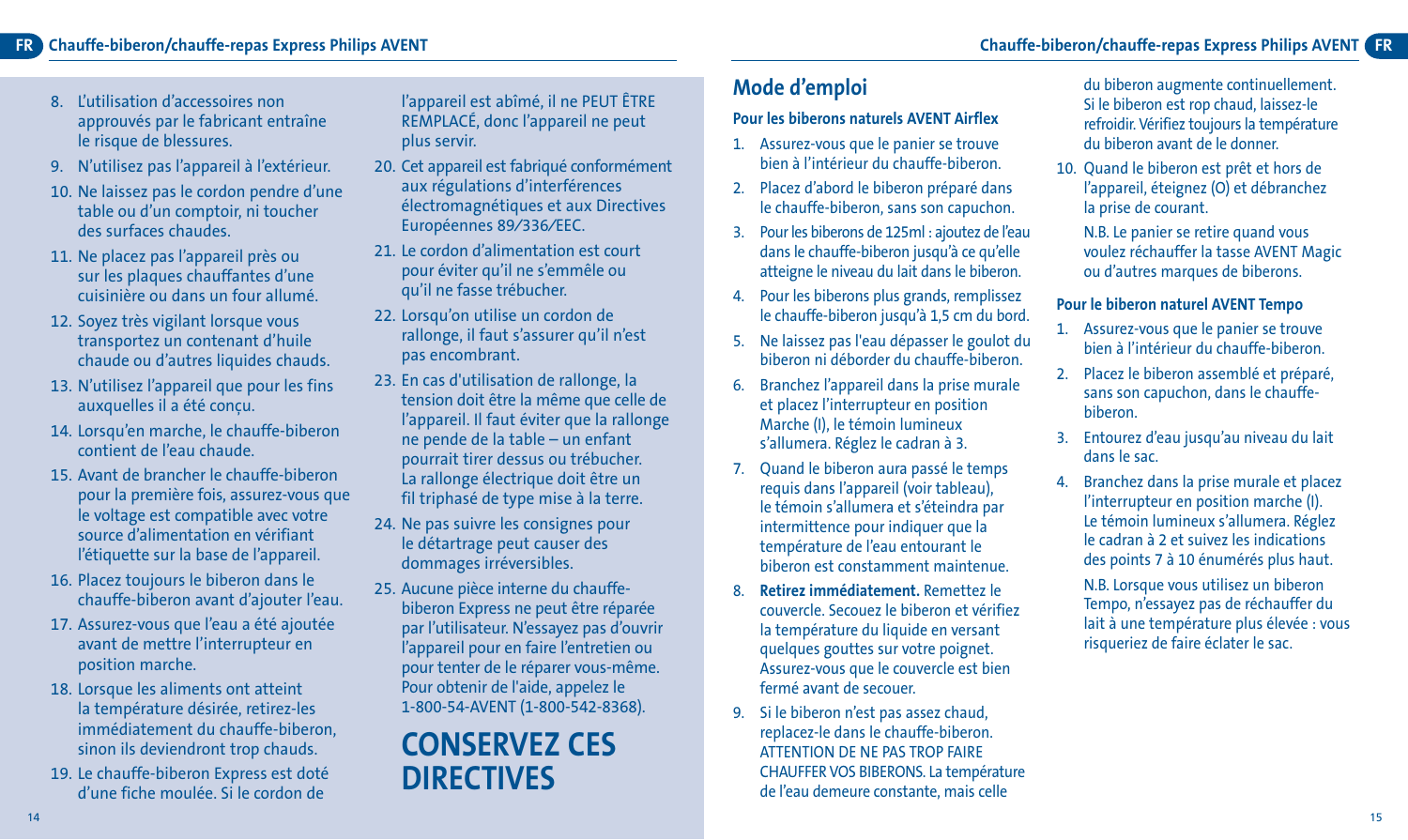#### **FR Chauffe-biberon/chauffe-repas Express Philips AVENT**

#### **Pour réchauffer des petits pots de bébés**

- 1. Assurez-vous que le panier se trouve bien à l'intérieur du chauffe-biberon.
- 2. Enlevez le couvercle et placez le petit pot dans le chauffe-biberon.
- 3. Versez de l'eau autour du petit pot et arrêtez-vous à 1,5 cm du goulot.
- 4. Branchez l'appareil dans la prise murale et placez l'interrupteur en position marche (I). Réglez le cadran à 3.
- 5. Le chauffe-biberon fonctionnera comme pour un biberon. Attention en retirant le petit pot du chauffe-biberon : il sera chaud, ainsi que l'eau de la cuve. Remuez la nourriture avec une cuillère et goûtez-la pour vérifier qu'elle n'est pas trop chaude pour votre bébé. ATTENTION DE NE PAS SURCHAUFFER.
- 6. Si la nourriture n'est pas assez chaude, replacez le petit pot dans l'appareil. L'eau qui entoure le petit pot reste à une température constante, mais la nourriture continuera à chauffer. ATTENTION DE NE PAS SURCHAUFFER.

Si la nourriture est trop chaude, laissez-la refroidir. Vérifiez toujours la température de la nourriture avant de la donner.

7. Quand le petit pot est à la bonne température, retirez-le, éteignez l'appareil (O), puis débranchez la prise de courant. N.B. Pour faciliter le retrait des petits pots, vous pouvez les placer dans la cuve sur une bague à tétine AVENT avant de verser l'eau.

#### **Entretien de votre chauffe-biberon/ chauffe-repas Express**

Éteignez (O) l'appareil, débranchez-le et laissez-le refroidir avant de le nettoyer. Enlevez le panier et essuyez l'intérieur et l'extérieur de l'appareil avec un chiffon humide uniquement. N'UTILISEZ PAS DE PRODUITS ABRASIFS. Nous vous recommandons d'utiliser de l'eau distillée ou préalablement bouillie dans votre chauffe-biberon pour atténuer la formation de dépôts calcaires.

#### **Détartrage**

Nous vous conseillons de détartrer votre chauffebiberon AVENT Express toutes les 4 semaines pour assurer son bon fonctionnement :

Diluez 2oz/50ml de vinaigre (blanc) dans 4oz/100ml d'eau froide dans le chauffe-biberon (avec le panier). Laissez agir jusqu'à dissolution complète des résidus calcaires. Videz l'appareil et rincez soigneusement. Il ne faut jamais utiliser d'autres produits que l'acide citrique ou le vinaigre dans le chauffe-biberon, sinon des dommages irréversibles pourraient survenir.

#### **Clés pour lire l'étiquette du produit**



#### **Philips AVENT est à votre service** SANS FRAIS : **1.800.54.AVENT www.philips.com/AVENT**

Aux États-Unis fabriqué pour Mode de Vie/ Consommateurs Philips, une division de Philips Electronics North America Corporation, 1600 Summer Street, 5 Fl., Stamford, CT 06905-5125. Au Canada importé pour Philips Électronique Ltée, 281 Hillmount Road, Markham, ON L6C2S3